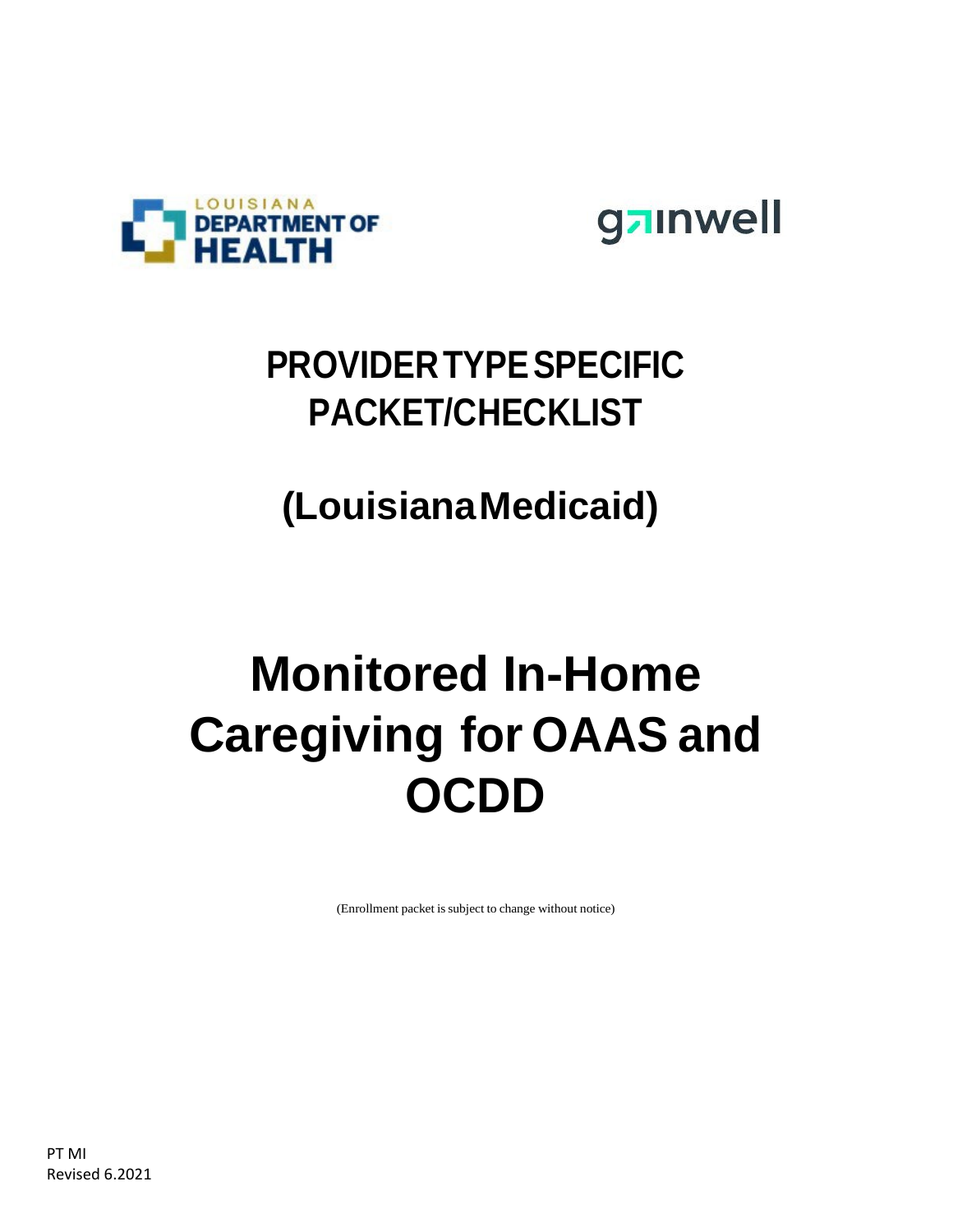### **GENERAL INFORMATION REGARDING WAIVER ENROLLMENTS**

Provider Enrollment works on a three-week turnaround time frame. If enrollment requirements are not met, the entire application will be returned for correction and would need to be re-submitted once the corrections are made. Any re-submission of the enrollment packet is subject to additional three-week turnaround period.

The effective date for this enrollment will be the day the application is actually worked by Provider Enrollment.

No billing for 18 months will result in an automatic closure of this provider number, which will require a new enrollment application in order to be re-activated. No notification will be made to the provider regarding automatic closure.

If at any time during enrollment as a Waiver Medicaid provider, the provider has a change of physical address, then the provider must first obtain an updated license indicating the new address, and then submit notification of the change of address along with a copy of the updated license to Gainwell Provider Enrollment (see address on checklist, below).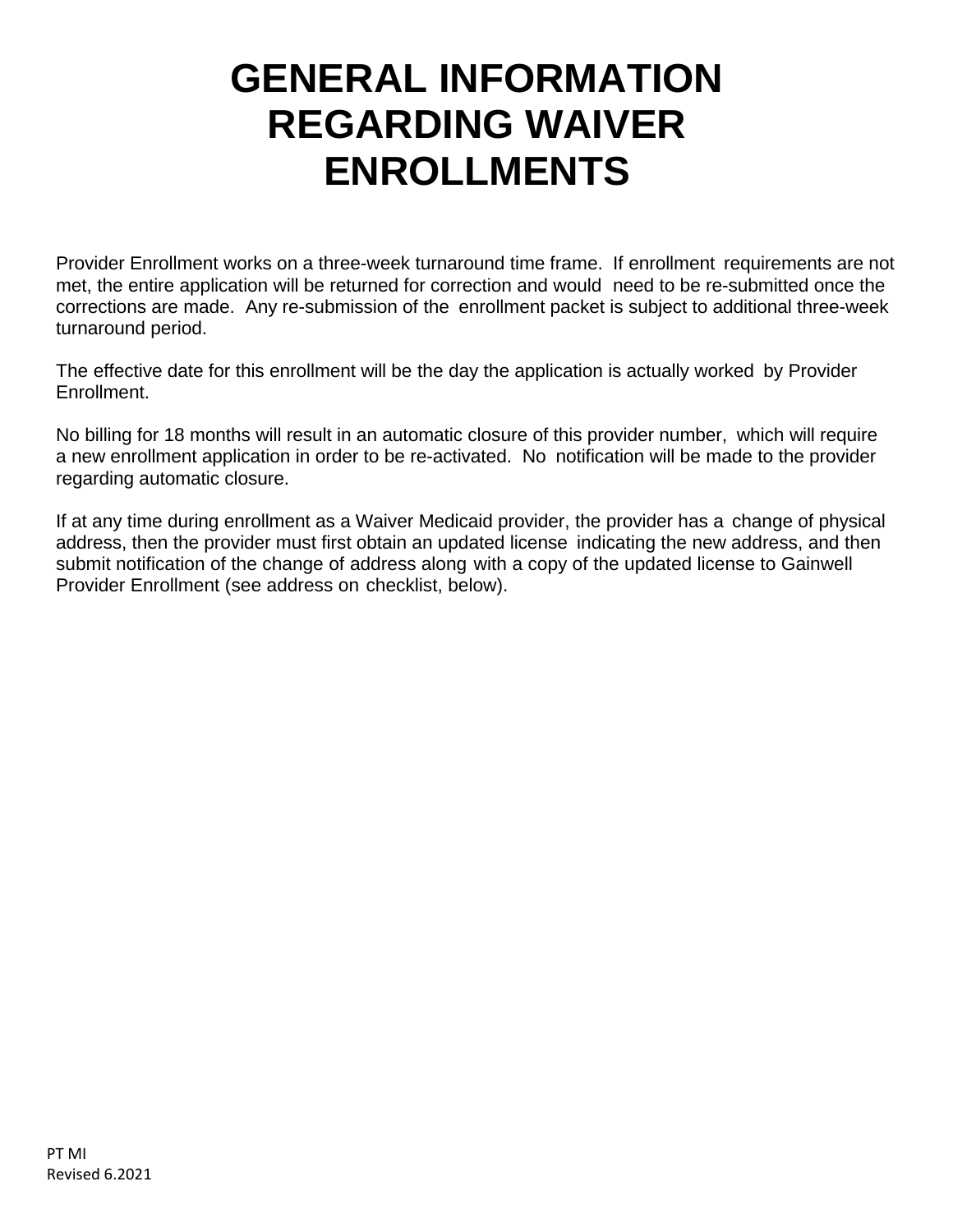# **ATTENTION!! Waiver service providers are required to comply with all requirements contained in:**

## **1. The provider manuals located at:**

**[https://www.lamedicaid.com/Provweb1/Providermanuals/ProviderManu](https://www.lamedicaid.com/Provweb1/Providermanuals/ProviderManuals.htm) [als.htm](https://www.lamedicaid.com/Provweb1/Providermanuals/ProviderManuals.htm)**

And

## TheinformationlocatedontheLDH

website at

- OCDD: <http://ldh.la.gov/index.cfm/page/1921>
- OAAS: **<http://new.dhh.louisiana.gov/index.cfm/subhome/11/n/8>**